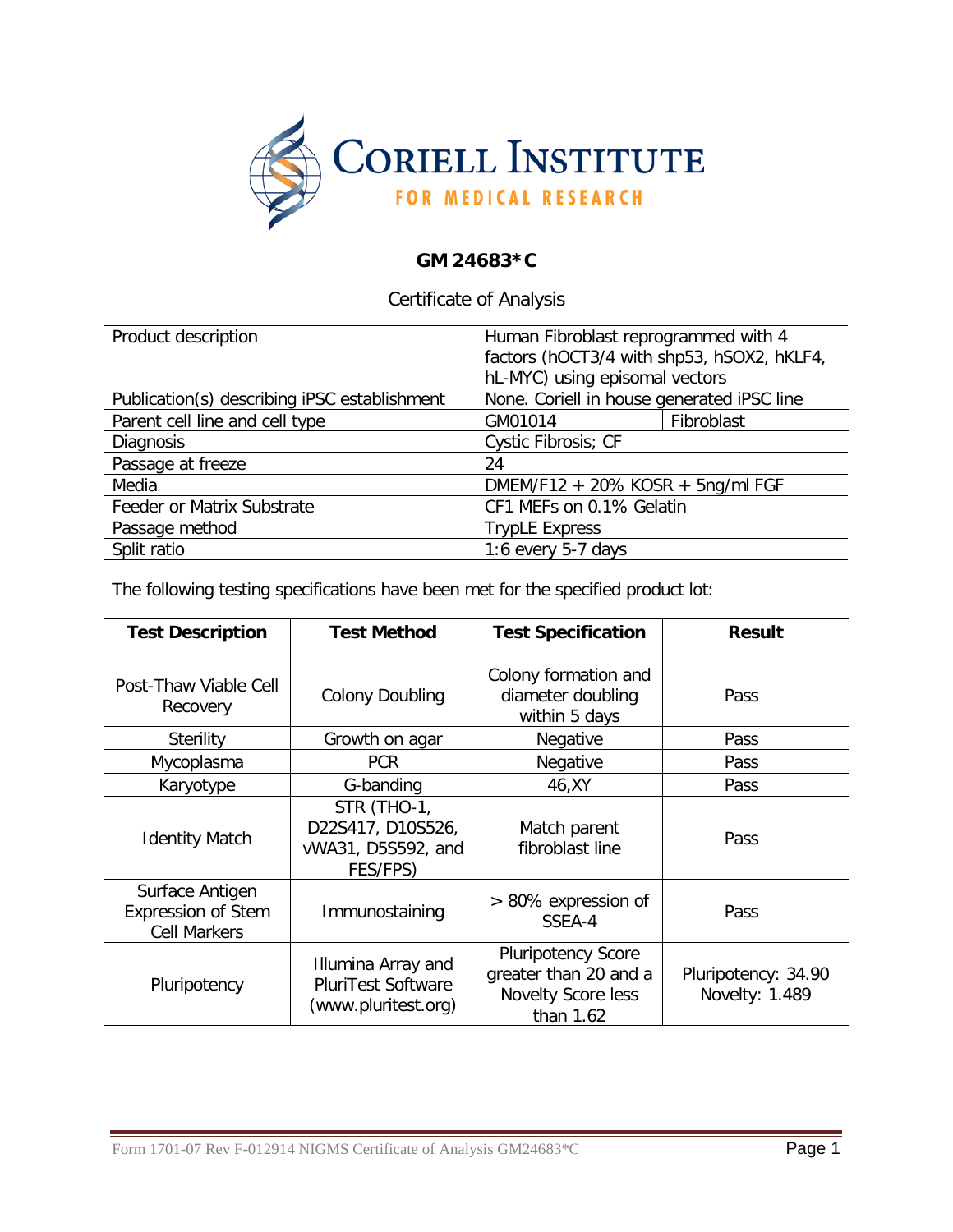# **Post-Thaw Viability**

One vial of distribution lot was thawed. Cultures were observed daily. Colonies were photographed when they first appeared, then 3 days later (Colonies must double in diameter within 5 days).

| Jav 1<br>u           | 16<br>-<br>μm          |
|----------------------|------------------------|
| $\mathsf{D}$ av<br>ь | ാറെ<br>μm<br><b>JO</b> |



Figure 1A. Colony observed post thaw



Figure 1B. Colony 3 days after first observation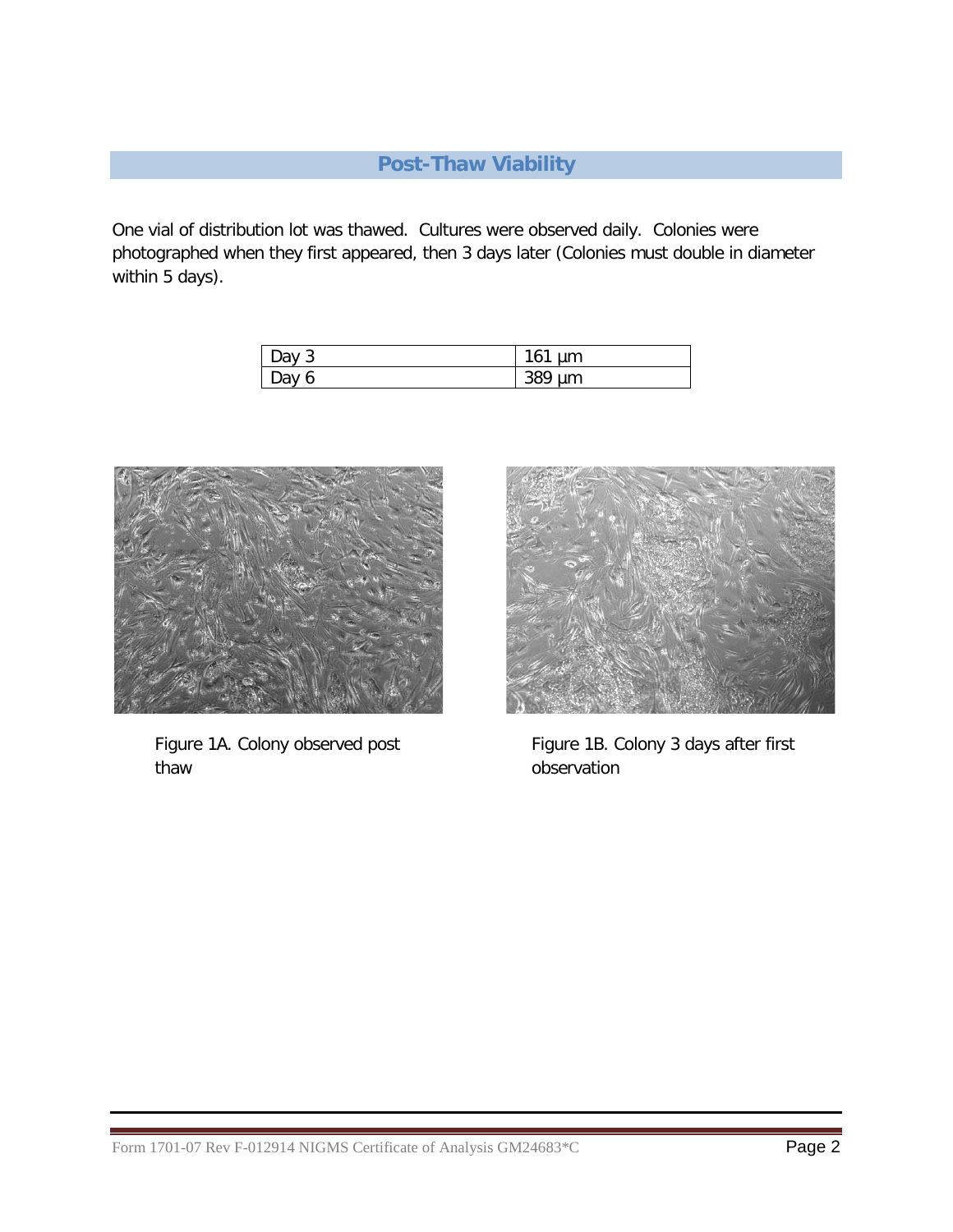# **Karyotype Analysis**

| <b>Service</b> | Î              | <b>Superintents</b> | l  | 医细胞性病         | <b>Reader</b><br>$\overline{\mathbf{A}}$ | $\frac{1}{2}$<br>高坡城市<br>$\overline{5}$ |
|----------------|----------------|---------------------|----|---------------|------------------------------------------|-----------------------------------------|
| ene<br>1       | H              | រំ៖                 | 智慧 | SEER          | e<br>Vi                                  |                                         |
| éj             | $\frac{1}{4}$  | 醇                   |    | å 6           | ia<br>17                                 | ăê                                      |
| $\frac{1}{19}$ | $\frac{1}{20}$ | $\frac{1}{21}$      |    | $\frac{3}{2}$ | <b>REA</b>                               | Į                                       |

Figure 2: G-banded karyotype showing 46,X Y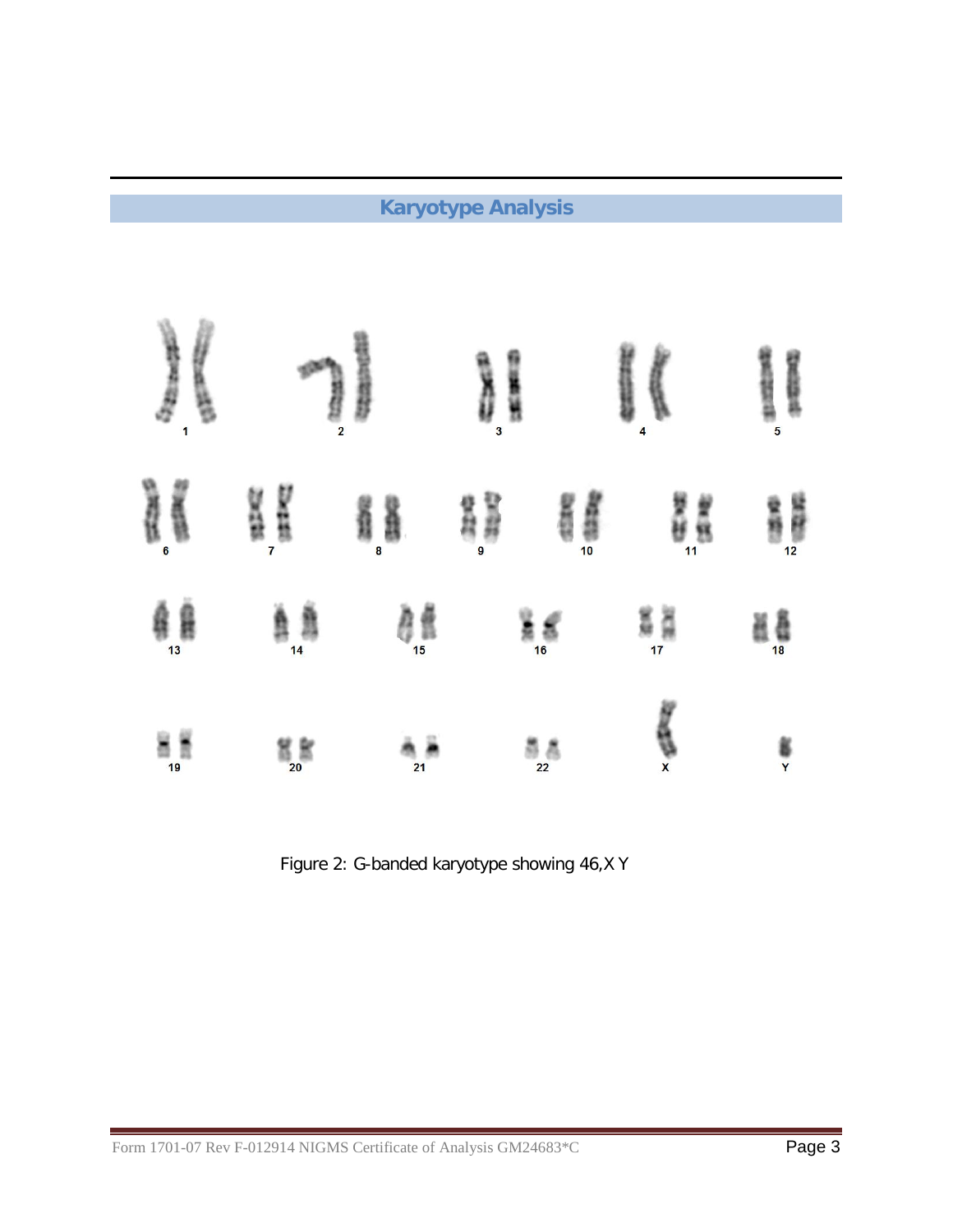## **Surface Antigen Expression of Stem Cell Markers**

Undifferentiated cells are stained for the surface antigen, SSEA4. SSEA4 (stage specific embryonic antigen 4) is expressed on undifferentiated human pluripotent stem cells.



Figure 3: Representative histogram of SSEA-4 positive population. Histogram is an overlay of isotype control (red) and SSEA-4 positive population (blue).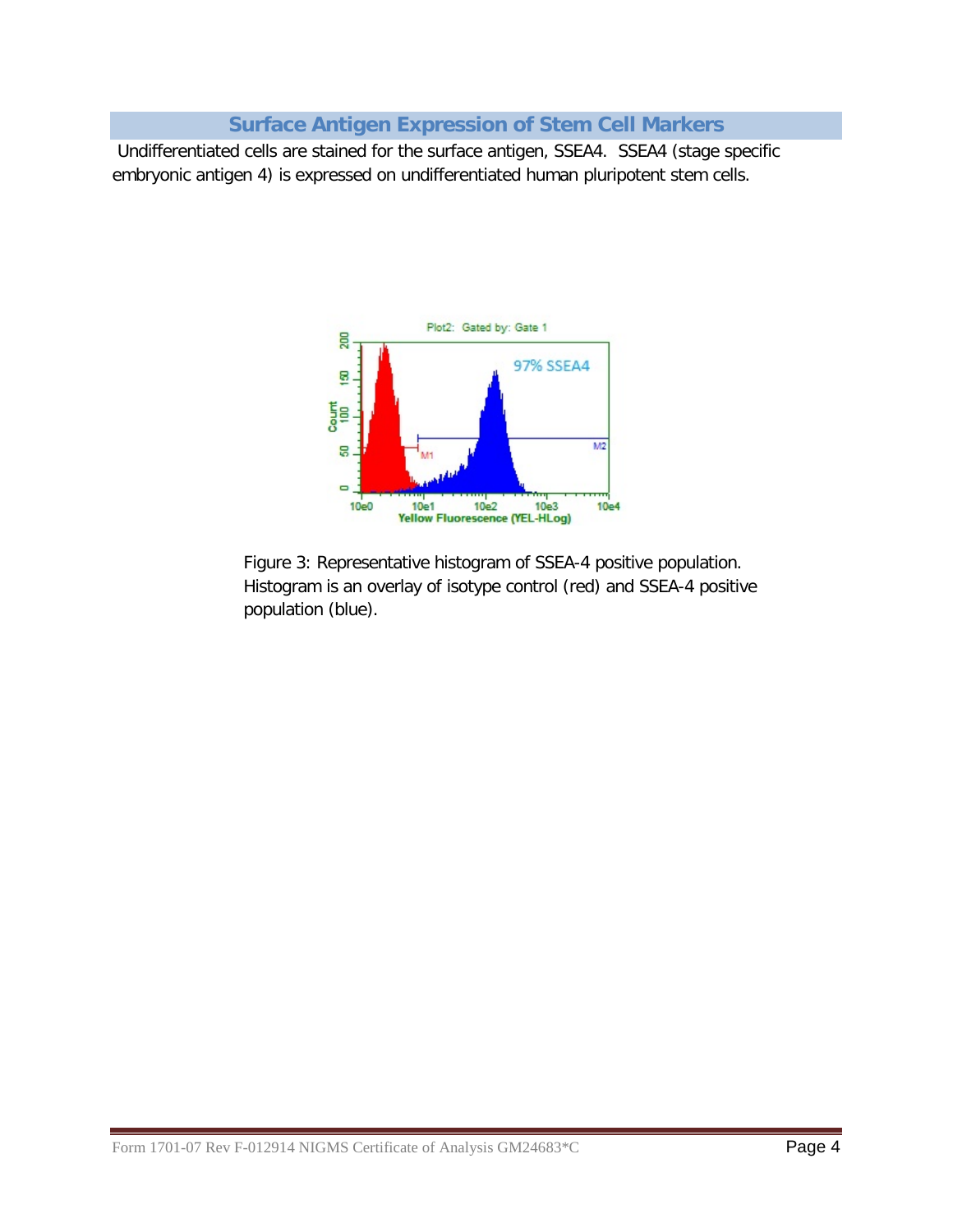## **Assessment of Pluripotency of a Cell Line**

Cells are directed to differentiate to assess the pluripotency of the cell line. RNA is harvested and gene expression is analyzed by real-time PCR. Ct values are adjusted to the endogenous housekeeping gene , GAPDH. Relative gene expression is shown as fold difference in expression to that of the undifferentiated cells. Calculations were done using 2<sup>- ∆∆CT</sup> method.



## **Embryoid Body (EB) Formation Assay**

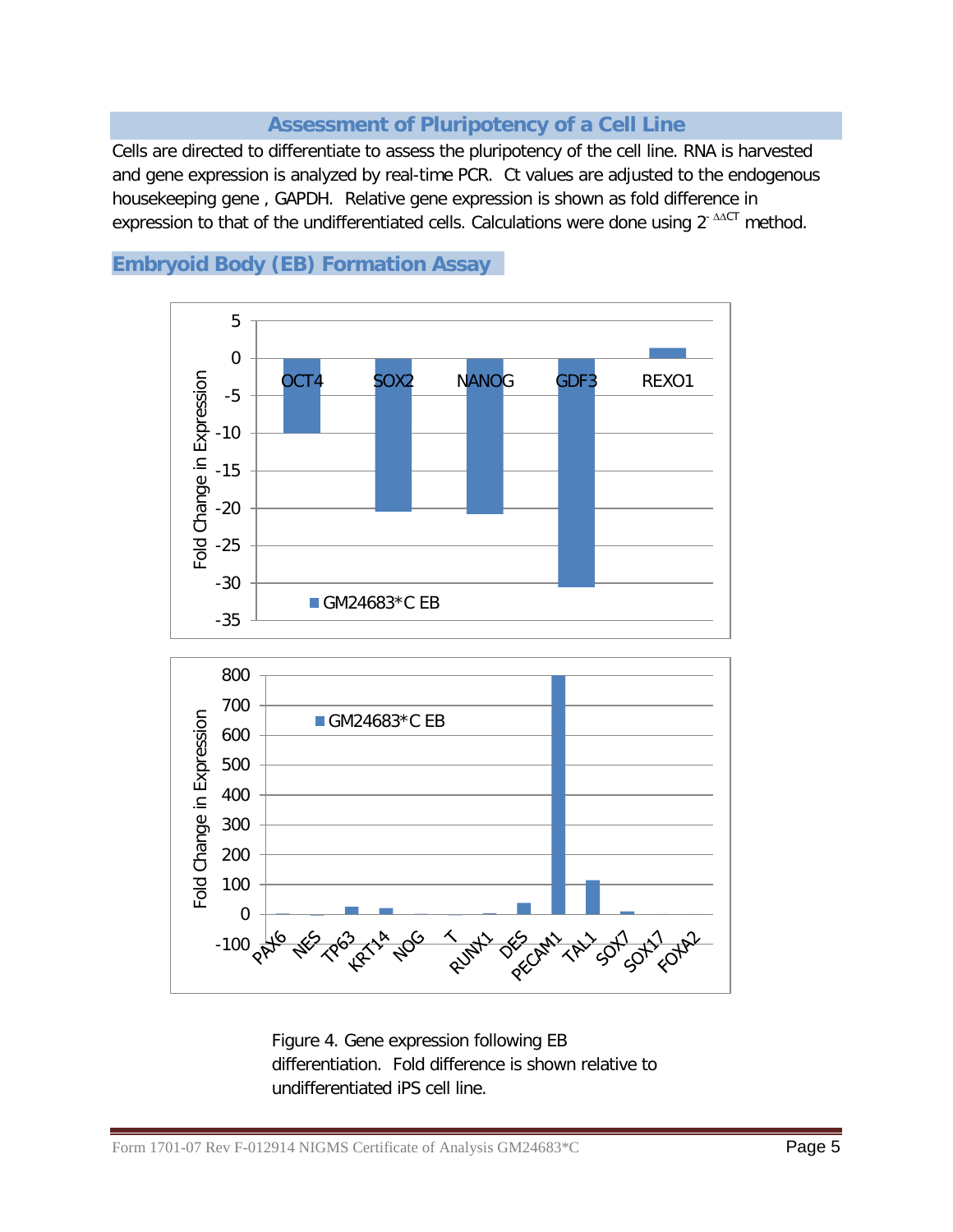## **Pluripotency Markers**

|              | OCT4  | SOX <sub>2</sub> | <b>NANOG</b> | GDF3  | REXO1 |
|--------------|-------|------------------|--------------|-------|-------|
| GM24683*C EB | $-10$ | $-20$            | $-21$        | $-31$ |       |

## **Ectoderm**

|              | PAX6 | <b>NES</b> | <b>TP63</b> | KRT14               | <b>NOG</b> |
|--------------|------|------------|-------------|---------------------|------------|
| GM24683*C EB | ັ    | ن-         | ົ<br>، ے    | $\sim$<br><u>__</u> |            |

## **Mesoderm**

|                |    | RUNX1 | <b>DES</b> | PECAM1 | TAL1 |
|----------------|----|-------|------------|--------|------|
| $GM24683*C EB$ | -2 | ັ     | 39         | 811    | 115  |

#### **Endoderm**

|           | SOX7 | <b>SOX17</b> | FOXA2 | <b>AFP</b> |
|-----------|------|--------------|-------|------------|
| GM24683*C |      |              |       | 5086       |

Table 1. Fold difference values of gene expression of EB. Fold difference is relative to the undifferentiated cells. Ct values are normalized to that of GAPDH.